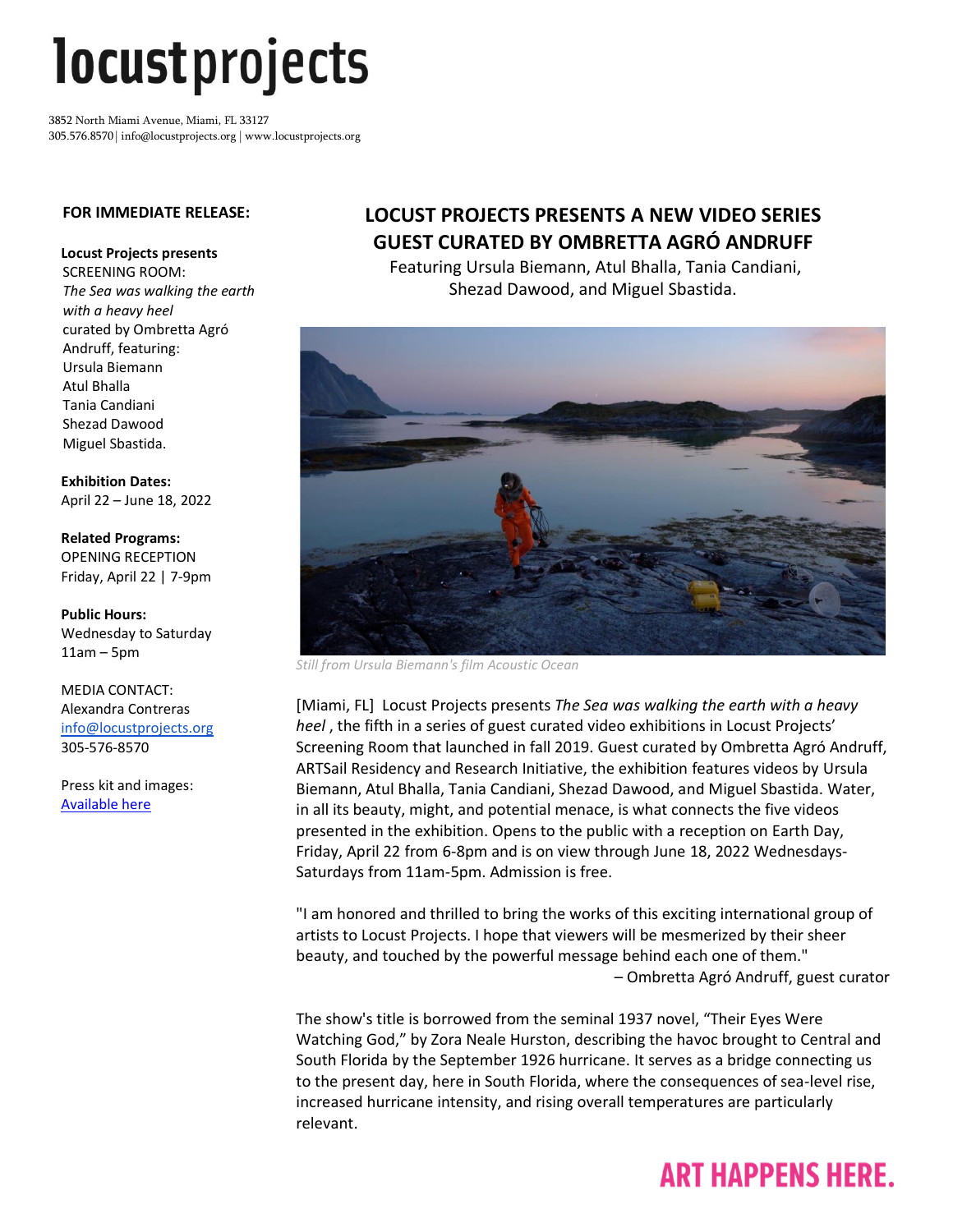## *locustprojects*

3852 North Miami Avenue, Miami, FL 33127 305.576.8570 | info@locustprojects.org | www.locustprojects.org

**Ursula Biemann's** *Acoustic Ocean*, shot on the Lofoten Islands off the coast of Northern Norway, is an ode to the Ocean's many voices and mysterious deep sea creatures, as seen, and heard, through the eyes, and hydrophones, of an indigenous Sami biologist diver.

From the Nordic Sea we are transported to the banks of the holy Ganges River, in Varanasi, India, with **Atul Bhalla's** *Dvaipayana*, which literally means "that which is surrounded by water". The video is inspired by a story told in the sacred text called Puranas touching upon notions of life, death, submergence, inundation, and futures in, and of, water.

**Tania Candiani's** *Sireny* (Sirens in Polish) takes us to Nowy Port (New Port), in the city of Gdańsk, Poland: once a thriving commercial hub, it is now almost inactive. By recreating the sound of ships approaching the port using the voices of a local Choir, Candiani brings back some of the old life to this district, while tackling issues of the volatility of shipping industry, economic downturn, and the importance of our waterways for commerce.

We continue this aquatic journey to the majestic Moroccan seaside with Jamila, the fourth chapter of **Shezad Dawood's** 10-episode film series, *Leviathan Cycle*. The overall project envisions a future not so dissimilar from our present, following a variety of characters around a world that has survived a cataclysmic solar event. In this episode in particular the ethics of survival and predator-prey relationships in both human and marine species are explored.

The last video brings us back to Europe, specifically in Galicia, in the northwest of Spain, a section of Spanish coastline highly impacted by the eroding effect of the ocean. **Miguel Sbastida's** *High Tide* documents a site-responsive performance in which the artist joins forces with the ocean, laboring for the ongoing erosion process of a cliff. As described by Sbastida himself, the work is an attempt to enter "in a dialogue between my body, the movement of the tides, the never resting forces of the ocean, induced sea-level rise, and timescales that go beyond the human".

#### **ABOUT THE FILMMAKERS**

**Ursula Biemann** is an artist, author, and video essayist. Her artistic practice is strongly research oriented and involves fieldwork in remote locations from Greenland to Amazonia, where she investigates climate change and the ecologies of oil, ice, forests and water. In her multi-layered videos, the artist interweaves vast cinematic landscapes with documentary footage, SF poetry and academic findings to narrate a changing planetary reality. Biemann's pluralistic practice spans a range of media including experimental video, interview, text, performance, photography, cartography, props and materials, which converge in formalised spatial installations.

**Atul Bhalla** has explored the physical, historical, and political significance of water in the urban environment of New Delhi through artworks that incorporate sculpture, painting, installation, video, photography, and performance. He lives and works in New Delhi

The work of **Tania Candiani** (Mexico City, 1974) has been developed in various media and practices that maintain an interest in the complex intersection between languages systems -phonic, graphics, linguistic, symbolic and technological. She has worked with different associative narratives, taking as a starting point a proposal to invent from reordering, remixing, and playing with correspondences between technologies, knowledge and thought, using the idea of organization and reorganization of discourse, as a structure of creative and critical thinking and as material for actual production.

### **ART HAPPENS HERE.**